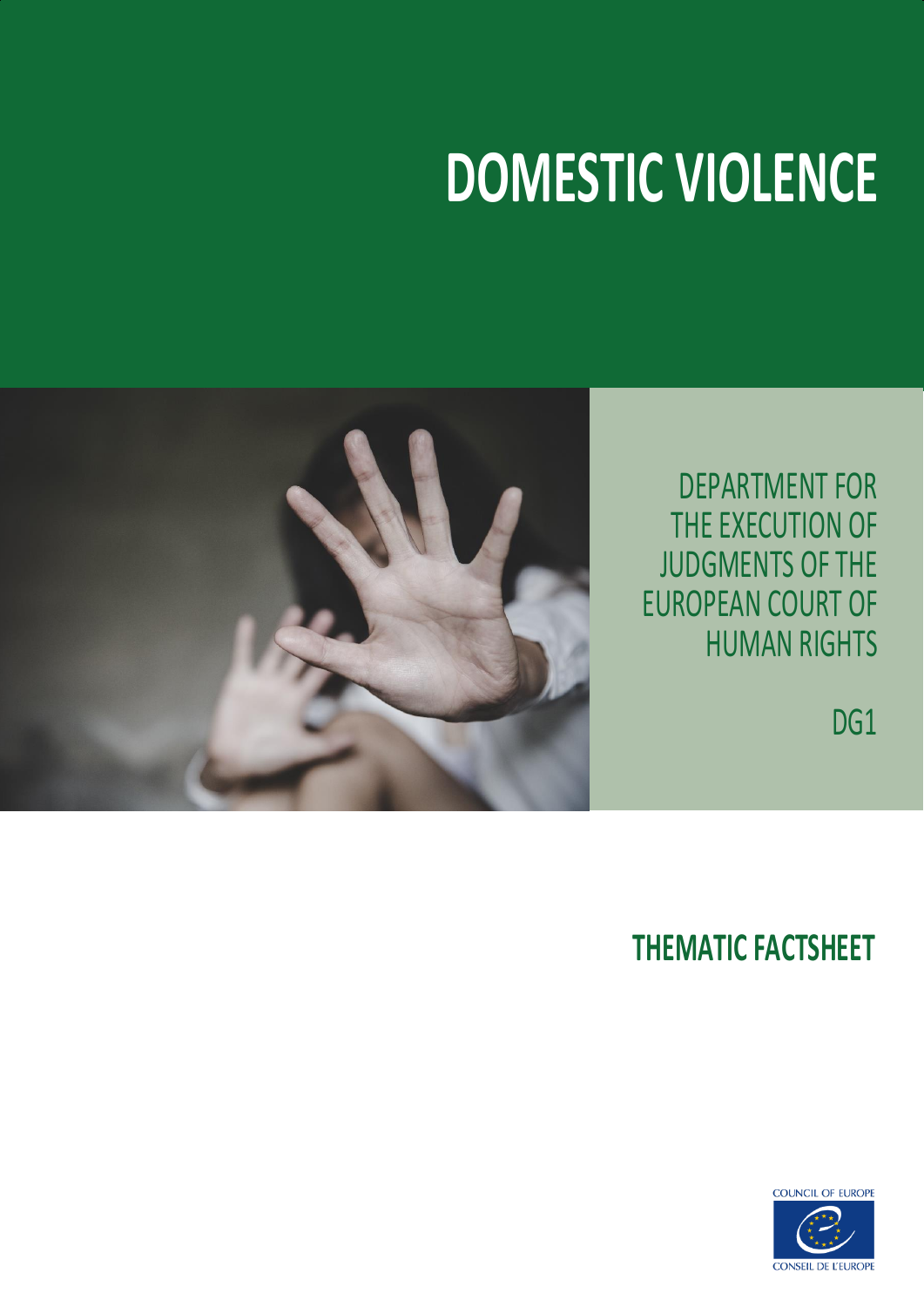**March 2022**

### **DOMESTIC VIOLENCE**

These summaries are made under the sole responsibility of the Department for the Execution of Judgments of the European Court and in no way bind the Committee of Ministers.

| 2. LEGAL PROTECTION, VICTIM SUPPORT AND EFFECTIVE INVESTIGATIONS 5 |  |
|--------------------------------------------------------------------|--|
|                                                                    |  |
|                                                                    |  |
|                                                                    |  |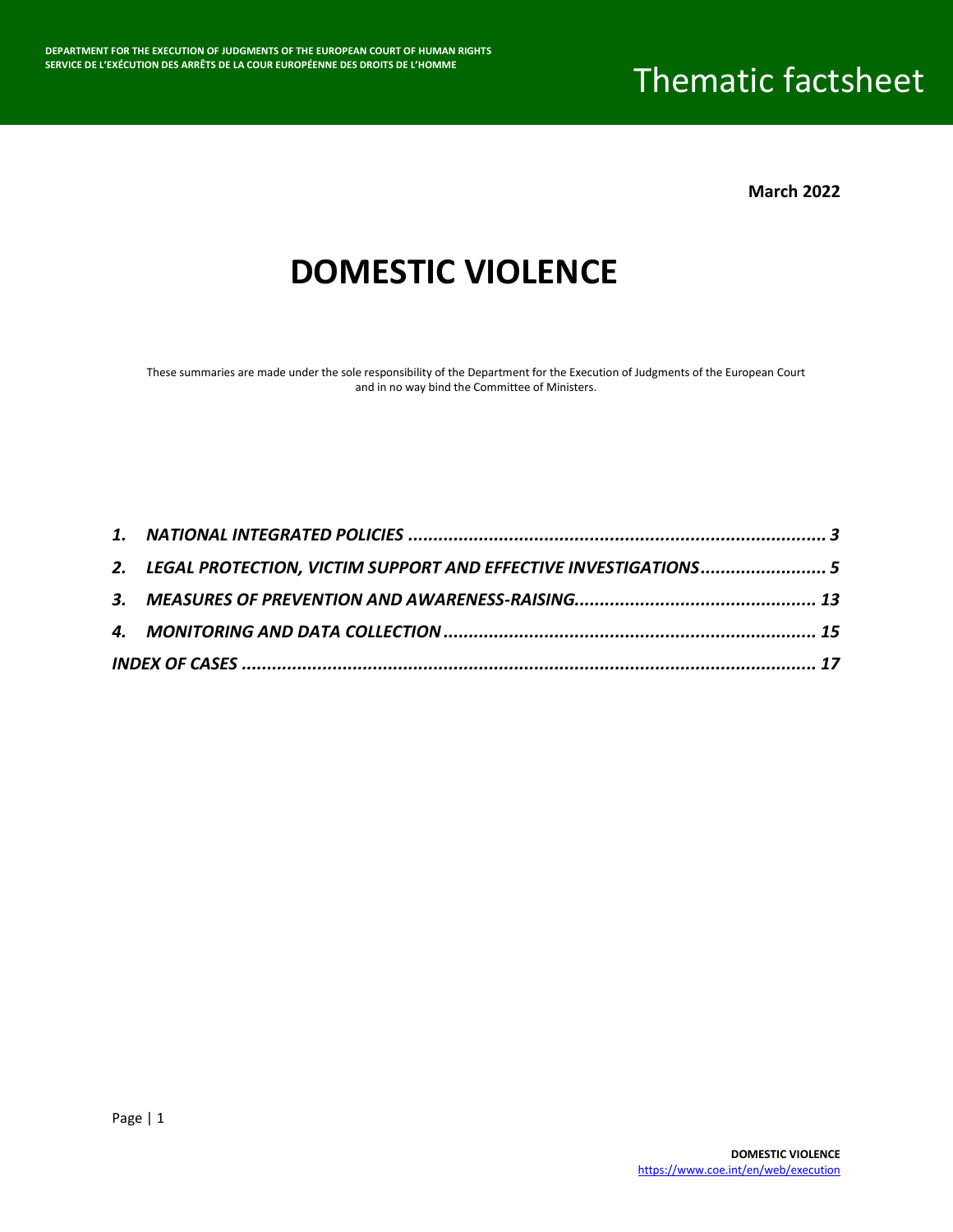Pursuant to the [Council of Europe Convention](https://rm.coe.int/168008482e) on Preventing and Combating Violence against Women and Domestic Violence (the Istanbul Convention), the term "domestic violence" includes "all acts of physical, sexual, psychological or economic violence that occur within the family or domestic unit or between former or current spouses or partners, whether or not the perpetrator shares or has shared the same residence with the victim".

The European Court has noted that domestic violence is a general problem which affects all member States and which does not always surface into the public sphere, since it often takes place within personal relationships or closed circuits and affects various family members, although women make up an overwhelming majority of victims. It has also stressed that comprehensive legal and other measures are necessary to provide victims of domestic violence with effective protection and safeguards.

The present factsheet provides examples of general and individual measures reported by States in the context of the execution of the European Court's judgments related to domestic violence concerning: integrated policies; legal protection, victim support and effective investigations; measures of prevention and awareness-raising; and monitoring and data collection.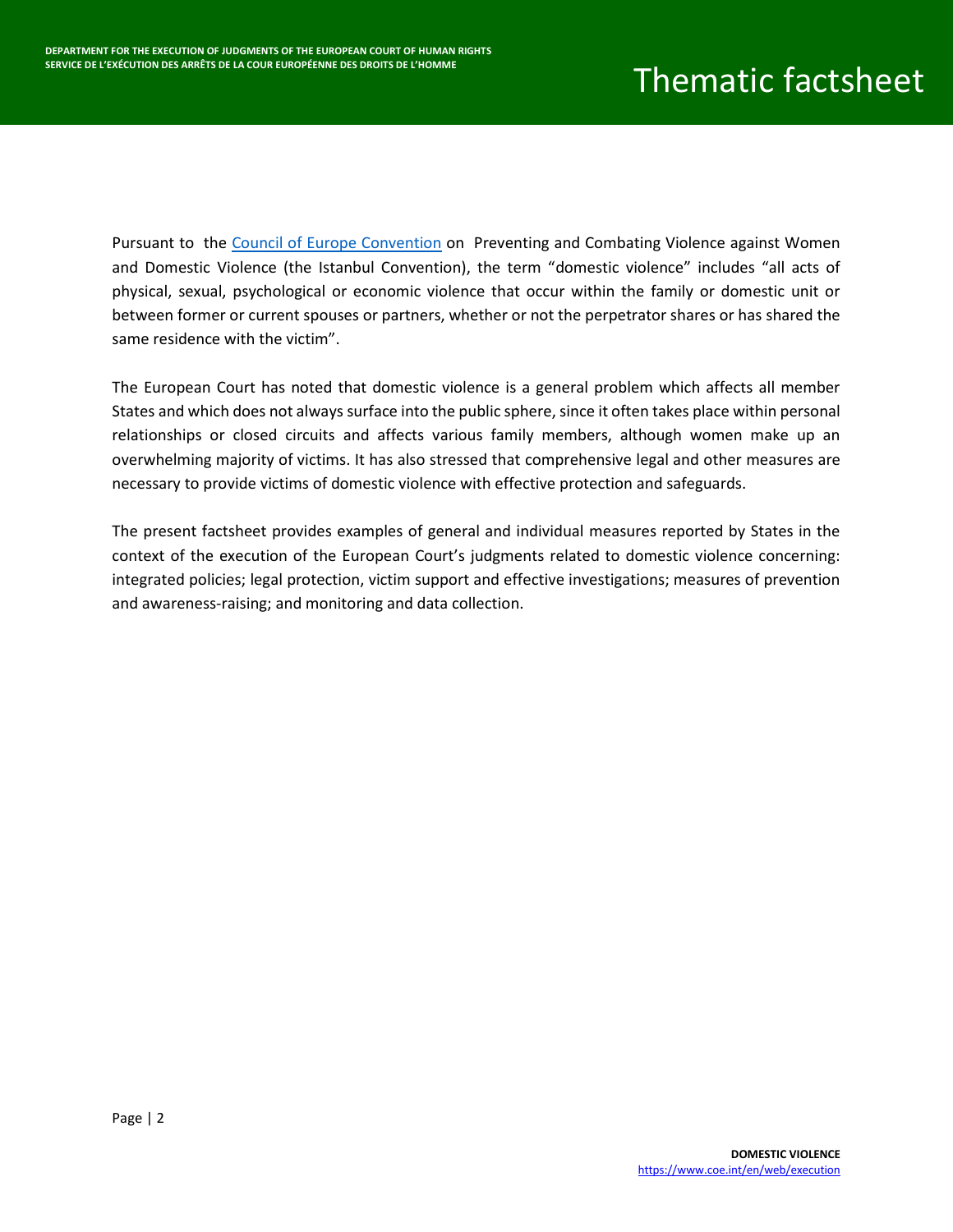#### <span id="page-3-0"></span>**1. NATIONAL INTEGRATED POLICIES**

In this case, the European Court found that, despite the existence of a legislative framework, the investigation into the gender-based acid attack on the applicant was not effective, having occurred in a general climate of leniency towards those responsible for violence against women. The government has provided extensive information about the strengthened comprehensive policies against domestic violence in recent years and the reinforced legal framework, as well as the promotion of women's empowerment and gender equality in line with international obligations and norms:

- The 2006 Law on Measures against Violence in Family Relations (last amended in 2018 and 2020) laid the foundations for a comprehensive and coordinated response to domestic violence through a network of institutions responsible for the protection, support and rehabilitation of victims.
- In 2008, a National Mechanism for Gender Equality and Participation of Women in Political Decision-making was set-up. In 2017, the government adopted a Policy of Zero Tolerance against Domestic Violence and Parliament adopted a Resolution on "combating violence against women and girls and increasing the effectiveness of legal mechanisms for its prevention" and established a Permanent Subcommittee on Gender Equality and Prevention of Violence against Women.
- In 2014, the Istanbul Convention entered into force.
- A National Strategy on Gender Equality and the Action Plan for 2016-2020 were adopted and domestic legislation was aligned with relevant international standards.

In 2017, the Office for Coordinating the Fight against Domestic Violence within the Ministry of Justice was tasked with the institutional coordination of all actions for the prevention, protection and support of victims of domestic violence.

To avoid situations similar to the one criticized by the European Court in this judgment, where delays in divorce and custody proceedings had adversely affected the well-being of the applicant minor child at risk of domestic violence, the State Child Protection Agency with regional Social Care Offices, which had been set up under the 2000 Child Protection Act and Regulations adopted in 2001, was tasked to elaborate, implement and coordinate measures guided by the best interests of the child.

To better ensure the protection of the lives of victims of domestic violence, National Strategies against Domestic Violence were adopted for the periods 2011-2016 and 2017–2022. In 2019, the government adopted a Protocol for Responses to Domestic Violence comprising general principles for action of the police, judiciary, health practitioners, probation officers, social welfare centres and other competent authorities, on the basis of data and statistics collected throughout 2018. On the basis of a Cooperation Agreement on Combating Domestic Violence among all relevant domestic authorities, a national team composed of members of the judiciary, prosecution authorities and ministries were set up to coordinate and monitor the implementation of national anti-domestic violence policies and to guide 21 regional teams

*ALB / Tershana (48756/14)*

> *Judgement final on 04/11/2020*

> > **[Action Plan](https://hudoc.exec.coe.int/ENG?i=DH-DD(2021)746E) [DH-DD\(2021\)746](https://hudoc.exec.coe.int/ENG?i=DH-DD(2021)746E)**

*BGR / Bevacqua and S. (71127/01)*

> *Judgment final on 12/09/2008*

**[Final Resolution](https://hudoc.exec.coe.int/ENG?i=001-116504) [CM/ResDH\(2012\)162](https://hudoc.exec.coe.int/ENG?i=001-116504)**

*CRO / Branko Tomasic and Others group (46598/06)*

> *Judgment final on 15/01/2009*

**[Final Resolution](https://hudoc.exec.coe.int/ENG?i=001-206010) [CM/ResDH\(2020\)227](https://hudoc.exec.coe.int/ENG?i=001-206010)**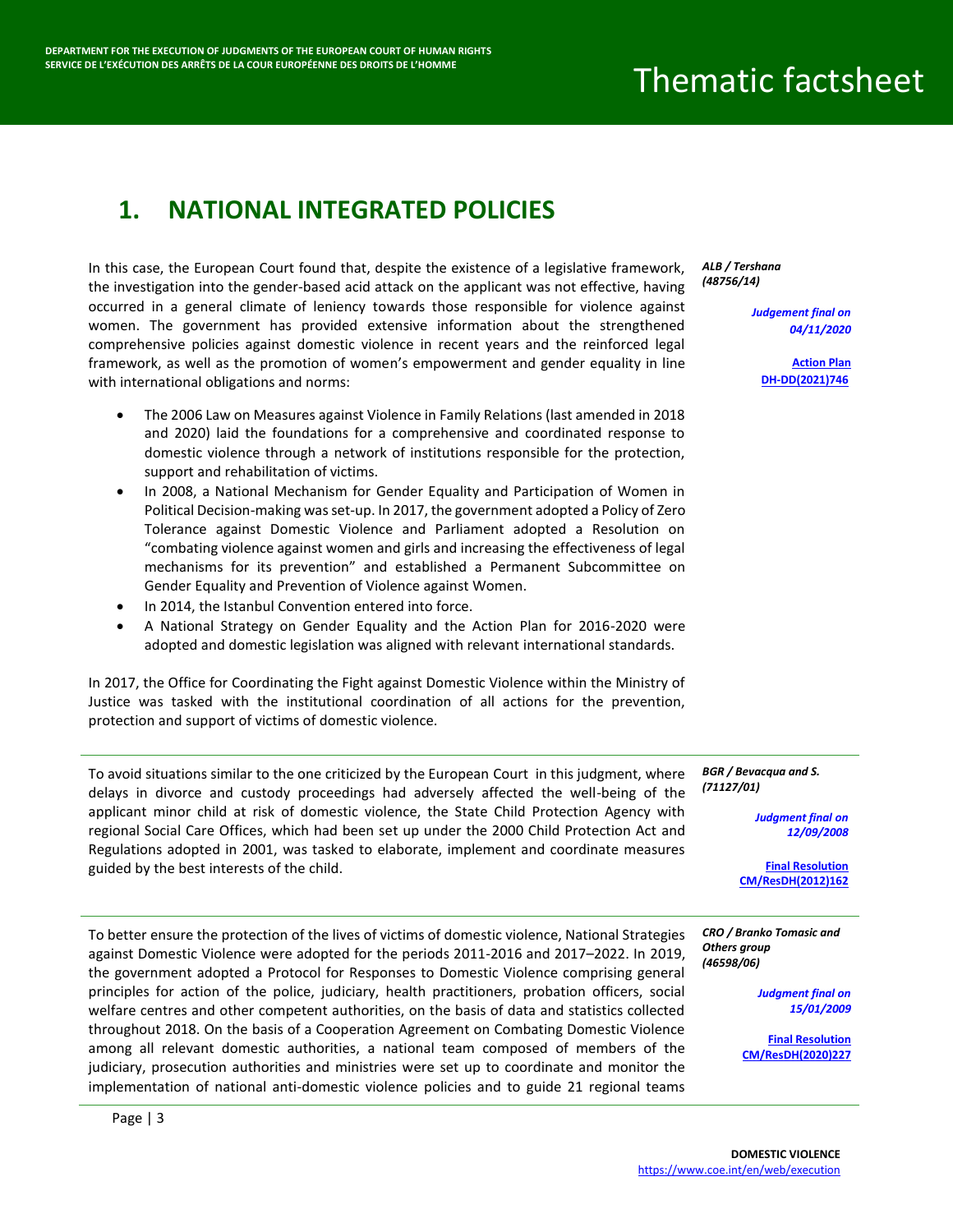<https://www.coe.int/en/web/execution>

providing expert assistance to the relevant local authorities. The Istanbul Convention was ratified in 2018.

| The case concerned recurring incidents of domestic violence culminating in the murder of the<br>applicant's son and an attempt on her life. The Court underlined that the authorities' failure to<br>take prompt action upon the victim's complaint had created a situation of impunity conducive<br>to the recurrence of the husband's acts of violence and qualified the delays involved as judicial<br>inertia.<br>To prevent similar violations, the authorities adopted, in the light of the ratification of the<br>Istanbul Convention in 2013, a wide range of measures to end gender-based violence, including<br>legislative reforms, capacity-building for law enforcement and judges, improving assistance to<br>victims, and sustained public awareness-raising to fight against the socio-cultural perceptions<br>at the root of this problem.<br>The 2020-2022 Action Plan to Combat Violence against Women reinforced the parliamentary                                                                                                | ITA / Talpis<br>(31237/14)<br><b>Judgment final on</b><br>18/09/2017<br><b>Action Report</b><br>DH-DD(2020)630                                                                                                                                              |
|-------------------------------------------------------------------------------------------------------------------------------------------------------------------------------------------------------------------------------------------------------------------------------------------------------------------------------------------------------------------------------------------------------------------------------------------------------------------------------------------------------------------------------------------------------------------------------------------------------------------------------------------------------------------------------------------------------------------------------------------------------------------------------------------------------------------------------------------------------------------------------------------------------------------------------------------------------------------------------------------------------------------------------------------------------|-------------------------------------------------------------------------------------------------------------------------------------------------------------------------------------------------------------------------------------------------------------|
| monitoring of domestic and gender-based violence underlining the determination of the<br>authorities to fight it. Additional budgetary resources were granted as from 2020.                                                                                                                                                                                                                                                                                                                                                                                                                                                                                                                                                                                                                                                                                                                                                                                                                                                                           |                                                                                                                                                                                                                                                             |
| These cases concern the authorities' failure to take adequate measures to protect potential<br>victims from domestic violence and to take, despite known risks of further domestic violence,<br>effective measures to ensure the perpetrator's punishment.<br>To remedy these shortcomings, the Ministry of Labour, Social Protection and Family adopted,<br>in 2013, an integrated policy to reduce domestic violence and set up the Inter-Ministerial<br>Committee for combatting domestic violence as well as a national prevention mechanism.<br>In 2018, the government adopted the National Strategy on Preventing and Combating Violence<br>against Women and Domestic Violence for the period 2018-2023 and an Action Plan for its<br>implementation. On 31 January 2022, the Republic of Moldova ratified the Istanbul Convention.                                                                                                                                                                                                           | MDA / Eremia group<br>(3564/11)<br><b>Judgment final on</b><br>28/05/2013<br><b>Final Resolution</b><br>CM/ResDH(2017)425<br>and<br>$MDA / T.M.$ and C.M.<br>(26608/11)<br><b>Judgment final on</b><br>28/04/2014<br><b>Action Report</b><br>DH-DD(2021)312 |
| In the present group of cases concerning the failure of the investigating, prosecuting and judicial<br>authorities to grant effective protection from repeated acts of domestic violence, the<br>Committee of Ministers welcomed, in 2018, Romania's ratification of the Council of Europe<br>Convention on preventing and combating violence against women and domestic violence<br>(Istanbul Convention) and noted the Government's efforts to combat domestic violence and<br>provide effective protection to victims. The Committee considered, however, that additional<br>efforts were required notably to reinforce the system of protective measures and their<br>implementation; to develop the network and range of social services available to victims of<br>domestic violence; and to improve the effectiveness of criminal investigations and proceedings.<br>In response, the authorities implemented new measures as part of Romania's National Strategy<br>on preventing and combating domestic violence for 2018-2021.<br>Page $ 4$ | ROM / Balsan group<br>(49645/09)<br><b>Judgment final on</b><br>23/08/2017<br><b>Action Plan</b><br>DH-DD(2020)567<br><b>DOMESTIC VIOLENCE</b>                                                                                                              |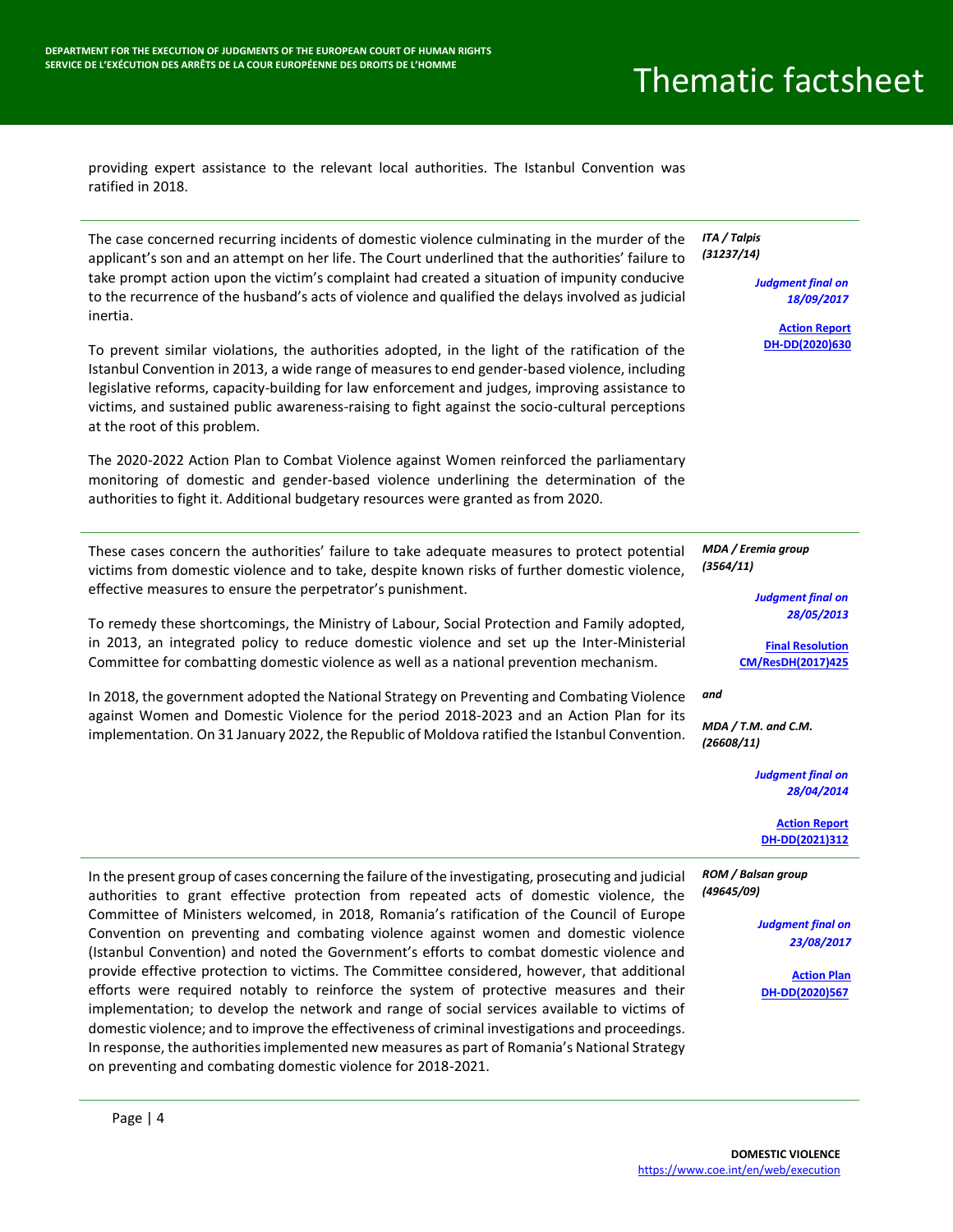### <span id="page-5-0"></span>**2. LEGAL PROTECTION, VICTIM SUPPORT AND EFFECTIVE INVESTIGATIONS**

*See case description in section I.*

Domestic law was aligned with the requirements of the Istanbul Convention:

The 2012 amendment to the Criminal Code defined as an offence domestic violence and other forms of violence against women, such as sexual violence, stalking, forced marriage and sexual harassment. In 2020, psychological violence was also introduced as a crime. In 2016, the Law on the Prosecution Office improved the victim's access to information and the amended Law on Social Services provided for the possibility of increased support to abused, trafficked girls or women or single parents, including access to shelters, counselling and free legal aid through the Coordinated Referral Mechanism for Domestic Violence on a local level. Other important pieces of domestic legislation were also amended, in particular, in 2017, the Code of Criminal Procedure improved the victim status, and the Law on Witness Protection provided special protection to victims of gender violence.

The 2018 and 2020 amendments to the Law on Measures against Violence in family relations provided for the possibility to request the State police to issue Orders for Preliminary Protection Measures (OPPM), Emergency Protection Orders (EPO) and Protection Orders (PO) against all forms of domestic violence and for the protection of all family members at risk of abuse. These amendments also improved the definition of domestic violence extending the protection from marriage/official co-habitation to informal intimate relationships. They allow the Police to issue emergency protection orders to be enforced immediately with a possible judicial review within 48 hours. Furthermore, they provided for the possibility of evicting perpetrators from the common residence.

As concerns shelters for victims of domestic violence and counselling services, there are currently 22 specialised support services, including two national shelters funded by the State budget. The Police has established an emergency help line, in addition to the Counselling Line providing support and assistance free of charge.

*See case description in section I.*

The 2005 Act on the Protection against Domestic Violence provides for the possibility of administrative and police measures to prevent physical, psychological or sexual violence at home. Furthermore, domestic courts may, in a speedy manner, issue injunctions or orders to remove the perpetrator from the common home. Courts may ban them from approaching the victim's home, workplace or place of social contact or temporarily withdraw the child from the perpetrator's custody. Finally, they may impose compulsory education programmes. In case of non-compliance, courts may fine the perpetrator and repetitive non-compliance may result in arrest and prosecution. Requests for urgent interim preventive measures are to be decided within 24 hours.

*ALB / Tershana (48756/14)*

> *Judgement final 04/11/2020*

**[Action Plan](https://hudoc.exec.coe.int/ENG?i=DH-DD(2021)746E) [DH-DD\(2021\)746](https://hudoc.exec.coe.int/ENG?i=DH-DD(2021)746E)**

*BGR / Bevacqua and S. (71127/01)*

> *Judgment final 12/09/2008*

**[Final Resolution](https://hudoc.exec.coe.int/ENG?i=001-116504) [CM/ResDH\(2012\)162](https://hudoc.exec.coe.int/ENG?i=001-116504)**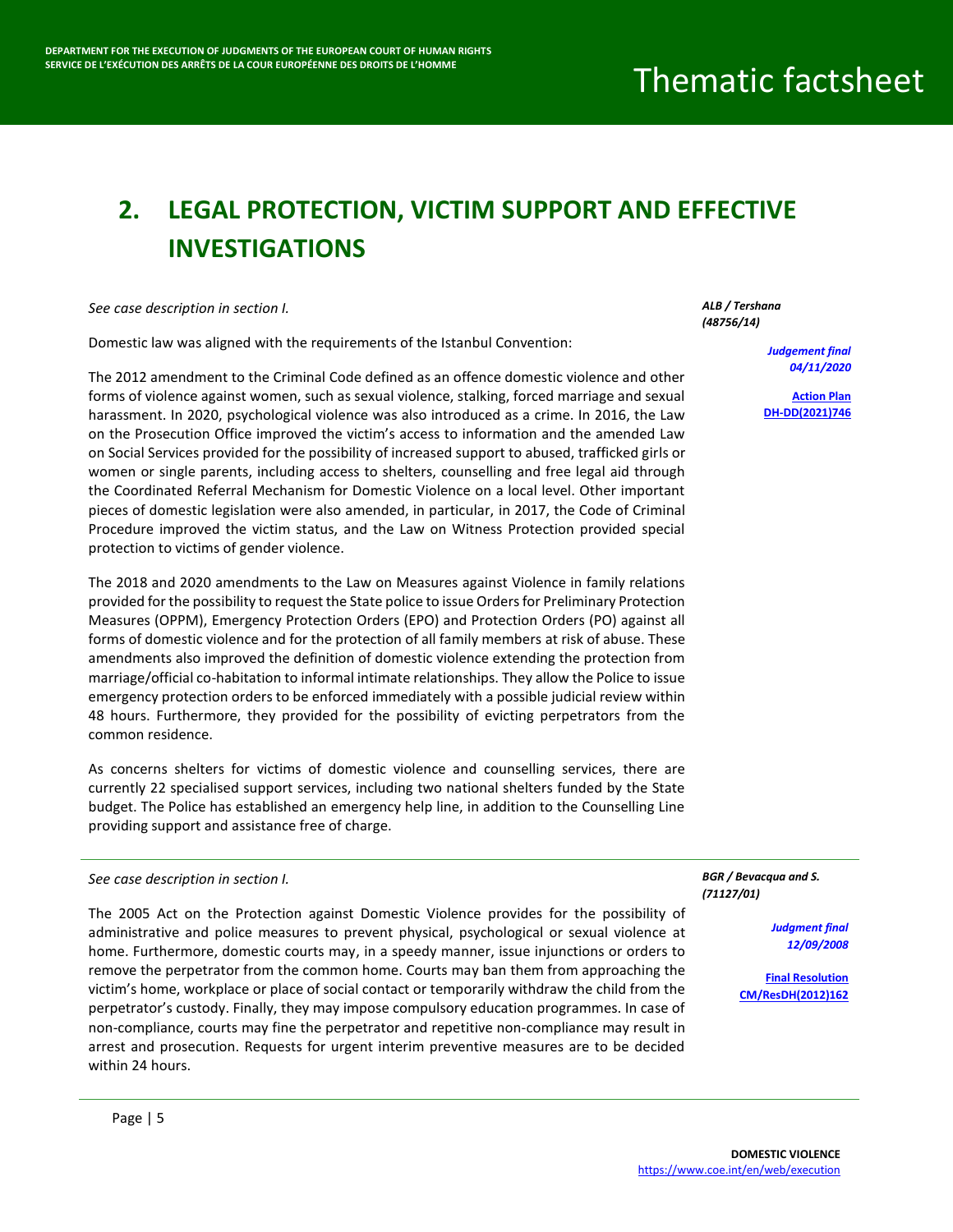The 2008 Code of Civil Procedure introduced, in divorce proceedings, the possibility for courts to decide on requests for interim measures in the same hearing in which these requests were filed. If additional evidence collection is needed, courts must re-schedule a hearing within two weeks.

#### *See case description in section I.*

In 2011 and 2015, the Criminal Code was amended to introduce a definition of the offence of "domestic violence in a family" and "family-related crimes of particular gravity" as well as additional protective measures against perpetrators of family-related crimes such as compulsory psychological and social treatment, restraining orders, removal from a household and protective supervision following prison release. In 2020, a minimum prison sentence of one year was introduced for the crime of domestic violence. In addition, the 2018 Protection against Domestic Violence Act translated the standards of the Istanbul Convention, ratified in 2018, into domestic law, including particularly the obligations to speedily decide on safety measures, to swiftly bring domestic proceedings to an end and to impose stricter sanctions on the perpetrators. Appropriate training and awareness-raising measures for the judiciary and lawenforcement bodies were organised.

The 2018 Probation Act introduced an obligatory risk-assessment of reoffending by specially trained probation officers before the perpetrator's reintegration into society. These officers may intervene at every stage of criminal proceedings and deliver recommendations on the most appropriate type of sanction and/or security measure. After the judgment, they monitor the implementation of security measures imposed and prepare individual prevention programmes. They also intervene after the perpetrator's release from prison for a period of three years, which can be extended for an additional year.

Furthermore, the supervision of the psycho-social treatment imposed in misdemeanour proceedings was reinforced. In case of shortage of licensed experts in prison hospitals, mandatory psychiatric treatment may be provided in regular hospitals. The execution of fines imposed in misdemeanour proceedings is monitored through a tailor-made electronic data system.

In 2018, to enhance victim support, seven victim assistance offices as well as a national call centre were put in place by the Ministry of Justice. Efforts were also intensified to offer victims the possibility to obtain State-funded housing.

The case concerns the lack of prompt and effective investigation into allegations of child abuse and domestic violence.

In 2014, the government's Protocol on Conduct in Cases of Ill-treatment and Neglect of Children set out instructions to be followed mandatorily by prosecutors in cases of alleged child abuse. To this end, all municipal and county courts were equipped with video-link devices and an electronic case-management system. Furthermore, in 2014 the Ministry of Social Policy and Youth launched a project aimed at protecting children in divorce and custody proceedings and published guidelines for judges.

*CRO / Branko Tomasic and Others group (46598/06)*

> *Judgment final on 15/01/2009*

**[Final Resolution](https://hudoc.exec.coe.int/ENG?i=001-206010) [CM/ResDH\(2020\)227](https://hudoc.exec.coe.int/ENG?i=001-206010)**

*and*

*CRO / A. (55164/08)*

> *Judgment final on 14/10/2008*

**[Final Resolution](https://hudoc.exec.coe.int/ENG?i=001-206008)  [CM/ResDH\(2020\)226](https://hudoc.exec.coe.int/ENG?i=001-206008)**

*CRO / M. and M. (10161/13)*

> *Judgment final on 03/12/2015*

**[Final Resolution](https://hudoc.exec.coe.int/ENG?i=001-206012) [CM/ResDH\(2020\)228](https://hudoc.exec.coe.int/ENG?i=001-206012)**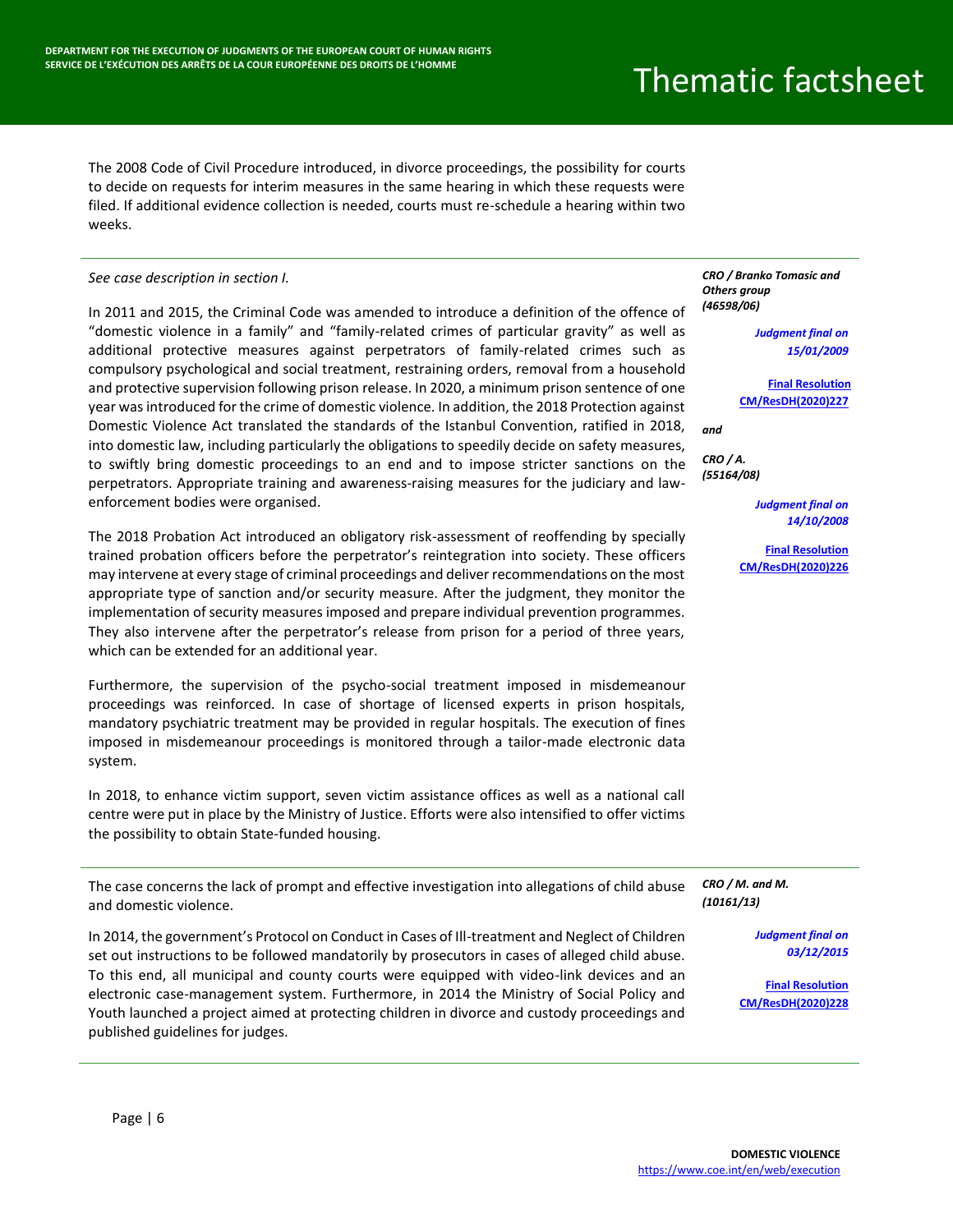The case concerns the authorities' failure to take sufficient measures to protect the applicant from her violent former common-law partner, despite criminal complaints lodged against him, in particular, due to the domestic courts' unreasonably long procedure for deciding on the restraining orders requested by the applicant.

In July 2013, a specific provision on domestic violence was introduced in the Criminal Code. In March 2014, an amendment to the "Act on Restraining Order due to Violence among Relatives" included former common-law partners in its scope, thereby affording important safeguards to that victim category as well. ln 2012, new practical methods were introduced for training activities of police officers together with theoretical knowledge on the legal provisions governing restraining orders and psychological characteristics of victims of domestic violence.

*HUN / Kalucza (57693/10)*

> *Judgment final on 24/07/2012*

**[Action Report](https://hudoc.exec.coe.int/ENG?i=DH-DD(2014)719E) [DH-DD\(2014\)719](https://hudoc.exec.coe.int/ENG?i=DH-DD(2014)719E)**

| See case description in section I.<br>The 2019 amendments to the Penal Code and to the Code of Criminal Procedure comprise:<br>Criminalization of breaches of court injunctions to leave the family home or<br>$\bullet$<br>prohibitions to approach places frequented by the victim;<br>Increased sentences envisaged for domestic violence, sexual violence and stalking;<br>$\bullet$<br>Obligation for the public prosecutor to hear the victim of gender-based crimes within<br>$\bullet$<br>three days after filing the claim;<br>Allocation of additional funds for orphans of victims of domestic violence<br>$\bullet$<br>Capacity-building and mandatory training courses on domestic and gender-based<br>$\bullet$<br>violence for law enforcement agents and the judiciary; specific training on<br>investigation methods and practices as well as assistance to victims.<br>On the basis of a Protocol between the State, Regions and Autonomous Departments, a nation-<br>wide network of 281 anti-violence centres provides a large spectrum of services including<br>reception, psychological support, legal assistance as well as support in finding accommodation<br>and work. Shelters for emergency situations were also set up; 85% of them are linked to and<br>cooperate with the anti-violence centres. | ITA / Talpis<br>(31237/14)<br><b>Judgment final on</b><br>18/09/2017<br><b>Action Report</b><br>DH-DD(2020)630           |
|---------------------------------------------------------------------------------------------------------------------------------------------------------------------------------------------------------------------------------------------------------------------------------------------------------------------------------------------------------------------------------------------------------------------------------------------------------------------------------------------------------------------------------------------------------------------------------------------------------------------------------------------------------------------------------------------------------------------------------------------------------------------------------------------------------------------------------------------------------------------------------------------------------------------------------------------------------------------------------------------------------------------------------------------------------------------------------------------------------------------------------------------------------------------------------------------------------------------------------------------------------------------------------------------------------------------------------|--------------------------------------------------------------------------------------------------------------------------|
| This case concerns the authorities' failure to provide adequate protection against acts of<br>domestic violence and the discontinuation of related criminal proceedings as time-barred as a<br>result of procedural flaws.<br>The 2011 Law on Protection against Domestic Violence provides the legal foundation for the<br>victims' protection. Furthermore, in 2018, a set of recommendations issued by the General<br>Prosecutor's Office aimed at ensuring diligence, speediness and effectiveness of criminal<br>investigations in such cases. Relevant training activities to improve prosecutors' investigative                                                                                                                                                                                                                                                                                                                                                                                                                                                                                                                                                                                                                                                                                                          | LIT / Valiuliene<br>(33234/07)<br><b>Judgment final on</b><br>26/06/2013<br><b>Final Resolution</b><br>CM/ResDH(2017)313 |

skills were organised. Moreover, the Police General Commissioner adopted a number of guidelines to improve incident reporting, diligence in responding and action as well as the gathering of evidence in domestic violence cases. Between 2014 and 2017, intensified training activities for police officers on combating domestic and gender-based violence were organised by the Police Department.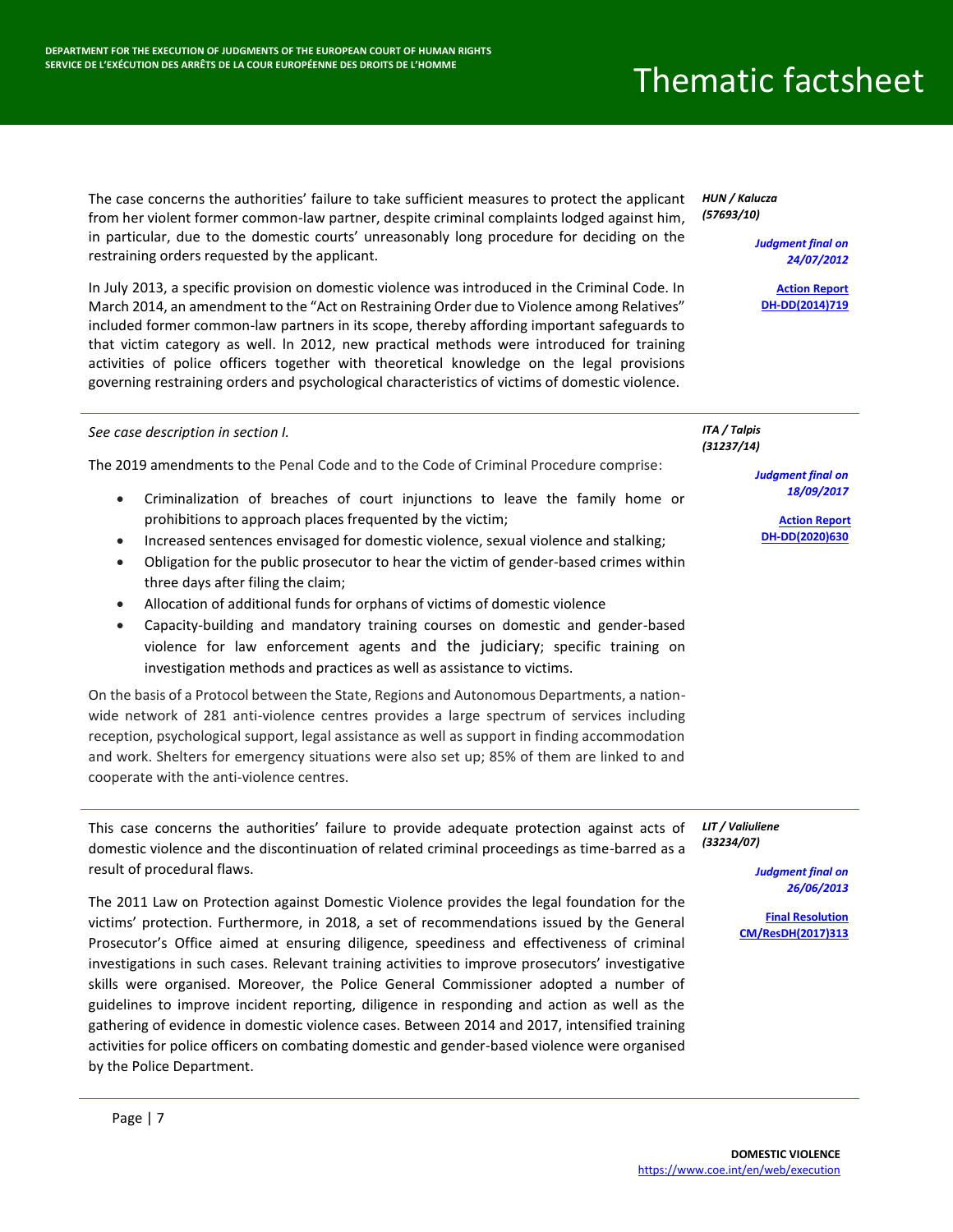*See case description in section I*.

In these cases, the local authorities, police and social services conducted periodic visits to the applicants' houses and set up a continued supervision plan for their safety. There were no new occurrences of violence with regard to the applicants. The authorities also provided assurances to continue the monitoring of the applicants' situation and to react rapidly in case of risk.

In 2016, legislative amendments, *inter alia* to the Criminal Code, facilitated the efficient prosecution of domestic violence and enabled the police to issue orders in cases of immediate threat and other urgencies, introduced a wider definition of "family member" including intimate and divorced partners, legal aid guarantees for victims as well as their right to claim compensation for serious bodily injuries or health damages caused by the aggressor or the authorities. Acts of domestic violence resulting in bodily injuries are treated as criminal offences sanctioned by imprisonment or community service. In cases involving "insignificant" injuries, offenders are liable under the amended Contravention Code, which resulted in fewer cases being treated as criminal. Non-compliance with restraint or protective orders may entail criminal and contravention sanctions. Violence in connection with the victim's request for the application of protective measures was defined as an aggravating circumstance.

In 2017, the General Prosecutor's Office elaborated instructions to assist prosecutors and investigators in qualifying acts of domestic violence and disseminated a Recommendation to prosecutors and to the criminal investigation body of the Ministry of Internal Affairs, requiring them to take immediate and effective measures to guarantee the physical and psychological integrity of victims of domestic violence, to intervene promptly, thoroughly and impartially, to ensure accountability of domestic aggressors, effective access to justice and protection of victims. The National Legal Aid Council granted qualified free legal aid to an increasing number of victims.

In 2018, the Constitutional Court's case-law closed a legal gap in the Code of Contraventions: domestic violence may now be sanctioned by either imposing community service without the offender's consent or by administrative detention (also in respect of healthy persons beyond retirement age). Furthermore, in 2018, the Ministry of Internal Affairs approved a methodological Regulation on police intervention for the prevention and combating of domestic violence cases.

#### *As concerns victim support measures*:

In 2013, the Supreme Court, on the basis of an Explanatory Decision, adopted a Recommendation on the application of protective measures for victims of domestic violence and the adoption of urgent interim measures.

As from 2014, shelters for victims of domestic violence have provided temporary accommodation for women in need, social and psychological assistance, legal counselling, and mediation of the relationship between the victim and the partner and other members of the family. A state-supported website and helpline concerning family violence were created.

*MDA / Eremia group (3564/11)*

> *Judgment final 28/05/2013*

**[Final Resolution](https://hudoc.exec.coe.int/ENG?i=001-179890) [CM/ResDH\(2017\)425](https://hudoc.exec.coe.int/ENG?i=001-179890)**

*MDA / T.M. and C.M. (26608/11)*

> *Judgment final 28/04/2014*

**[Action Report](https://hudoc.exec.coe.int/ENG?i=DH-DD(2021)312E) [DH-DD\(2021\)312](https://hudoc.exec.coe.int/ENG?i=DH-DD(2021)312E)**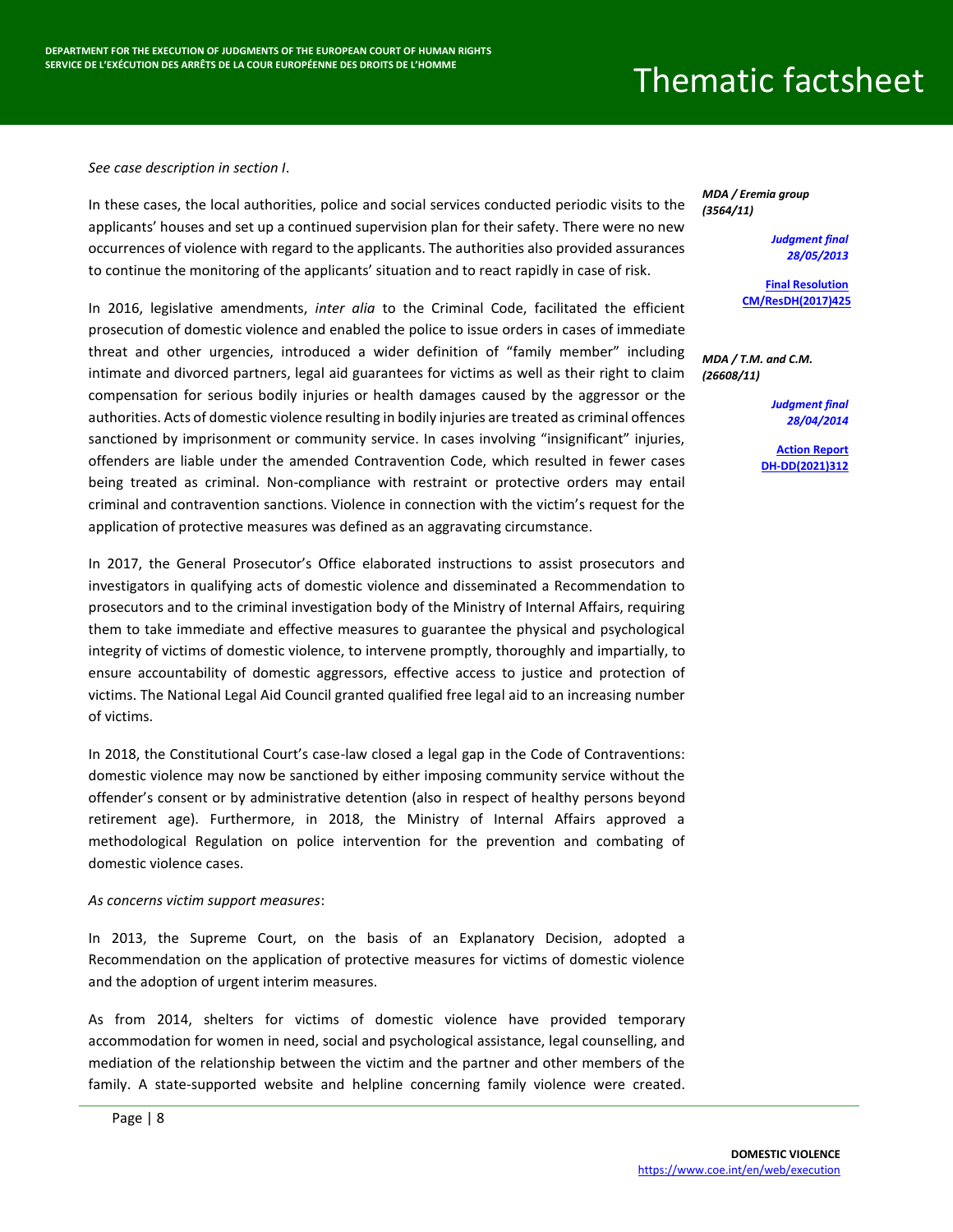Between 2019 and 2020, the Ministry of Health, Labour and Social Protection continued to support the victim helpline. In this period, eight specialized rehabilitation centres for victims of domestic violence were set up.

#### *See case description in section I.*

In 2019, authoritative case-law from the High Court of Cassation and Justice established that, in cases of assault against a family member, prosecuted *ex officio*, the withdrawal of the victim's initial complaint statement only exonerates the alleged perpetrator if it is endorsed by the prosecutor. If, however, the alleged victim and perpetrator reconcile, the prosecutors and courts have no choice but to discontinue the proceedings. In 2018, the Law on Preventing and Combating Domestic Violence was amended and harmonized with some of the requirements of the Istanbul Convention.

The 2018 amendments to the Law on Preventing and Combating Domestic Violence granted the police the power to issue emergency barring orders in situations of imminent danger, in addition to the existing possibility for victims to request protection orders directly in court. Subsequently, relevant detailed instructions and guidelines were issued to police and prosecutors. The 2018 amendments also included electronic monitoring of compliance with emergency barring orders and protection orders. Mandatory legal assistance for victims seeking protection orders was introduced in 2020.

According to the data provided by the General Prosecutor's Office, the number of protection orders issued by courts more than doubled in 2019 (7,899) as compared to 2018 (3,775). As regards emergency barring orders, 7,986 were issued in 2019 and about 37% of these (2,958) were converted into protection orders by the courts. In the period between January and May 2020, this percentage increased to about 46% (1,508 out of 3,245).

As concerns victim support, the number of social services focused on domestic violence has tripled since 2014. A key development is the establishment, with financing from the European Social Fund, of a nationwide network of integrated support services. In 2018, the number of emergency reception centres for victims had increased to 46, recovery centres for victims to 18; shelters to 42; counseling centres to 29; and rehabilitation centres for perpetrators to six. By 2022, the authorities plan to establish ten rape crisis centres nationwide and to develop support services for perpetrators of domestic or sexual violence.

The case concerns the excessive length and serious deficiencies in the judicial proceedings conducted on allegations of domestic violence committed by a father against his minor son and the failure of the courts to examine *ex officio* the question of compensation for the damage suffered by the victim.

The Child Protection Authority's failures to verify the complaint of ill-treatment lodged by the child's mother, to forward it the police and to take appropriate measures of protection of the victim constitute in principle "negligence in public office" and may be punishable under the Criminal Code; relevant examples of national case-law were submitted.

#### *ROM / Balsan group (49645/09)*

*Judgment final 23/08/2017*

**Action Plan [DH-DD\(2020\)567](https://hudoc.exec.coe.int/ENG?i=DH-DD(2020)567F)**

*ROM / D.M.D. (23022/13)*

> *Judgment final on 03/01/2018*

> > **[Action Report](https://hudoc.exec.coe.int/ENG?i=DH-DD(2018)991E) [DH-DD\(2018\)991](https://hudoc.exec.coe.int/ENG?i=DH-DD(2018)991E)**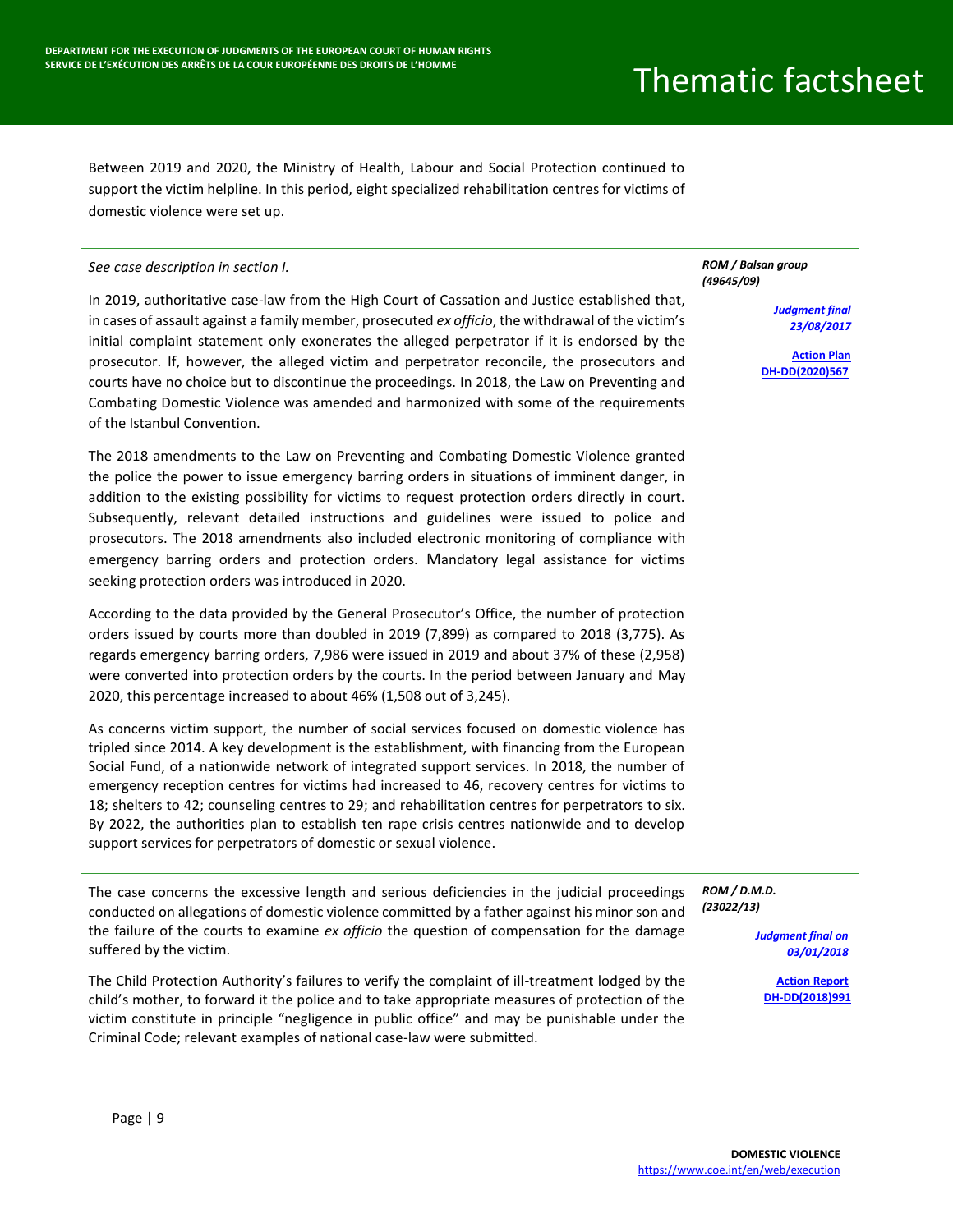With regard to the hearing of minors, between 2013 and 2016, the procedure was improved, special hearing rooms were built and in-depth training for judges, prosecutors, police officers, staff of the social and child protection services and psychologists were organised.

As regards the excessive length of criminal proceedings, the Code of Criminal Procedure, in force since 2014, has provided for an acceleratory remedy.

In 2014, the Ministry of the Interior and the Prosecutor's Office attached to the High Court of Cassation and Justice issued a common methodology on processing criminal complaints and coordinating investigations carried out by the judicial police and the prosecutors. According to this methodology, complaints regarding offences against children are considered special and urgent, with strict deadlines for the decision to open a criminal investigation. Following amendments to the Law on preventing and combating domestic violence in 2018, police officers are now entitled to issue emergency barring orders for victims of domestic violence.

This case concerns the failure of domestic courts - in a child custody dispute to which the Hague on the Civil Aspects of International Child Abduction applied - to give sufficient consideration to the "grave risk" of domestic violence for the applicant children, when ordering their return to their father in Italy.

As an individual measure upon request by the first applicant, in 2019 the Bucharest Court of Appeal quashed the return order and decided to re-examine the merits of the case. In 2020, the same court rejected the father's claim for the children's return to their residence in Italy, on the grounds that such a return would be contrary to the children's best interest not to be submitted to a high risk of further psychological trauma. The judgment was published and disseminated to all authorities and domestic courts concerned.

The case concerns the authorities' failure to protect the applicants, a woman and her daughters, from domestic violence (physical and sexual abuse) inflicted by their husband/father, in particular as the lower courts dismissed the applicants' request for an interim injunction requiring the perpetrator to move out of their jointly rented council flat.

As from January 2003, courts may prohibit a person suspected of violence, by way of interim measures under the Code of Civil Procedure, to even temporarily enter a house or an apartment occupied by a partner or person in his/her care. Under the Civil Code, if further cohabitation becomes unacceptable due to physical or mental/psychological violence or threats of such violence from a spouse, former spouse or a close person using the apartment, the court can limit the right of use and/or evict her/him totally from the apartment. Under this legislation interim measures may be imposed speedily.

This group of cases concerns the authorities' failure to protect victims of domestic violence despite available information on real and imminent risks and threats resulting in severe or even fatal injuries.

In December 2019 and January 2020, the Ministry of Justice and the Ministry of Interior issued two Directives on the implementation of the 2012 Law to Protect the Family and Prevent Violence against Women, following the ratification of the Istanbul Convention. Both directives set out the elements to be considered by public prosecutors and law enforcement officers in domestic violence cases to improve the effectiveness of investigations and ensure the effective

*ROM / O.C.I. (49450/17)*

> *Judgment final on 21/05/2019*

**[Action Plan](https://hudoc.exec.coe.int/ENG?i=DH-DD(2020)818E) [DH-DD \(2020\)818](https://hudoc.exec.coe.int/ENG?i=DH-DD(2020)818E)**

*SVK / E.S. and Others (8227/04)*

> *Judgement final on 15/12/2009*

**[Final Resolution](https://hudoc.exec.coe.int/ENG?i=001-109727) [CM/resDH\(2012\)50](https://hudoc.exec.coe.int/ENG?i=001-109727)**

*TUR / Opuz group (33401/02)*

> *Judgment final on 09/09/2009*

**[Action Plan](https://hudoc.exec.coe.int/ENG?i=DH-DD(2020)911E)** *[DH-DD\(2020\)911](https://hudoc.exec.coe.int/ENG?i=DH-DD(2020)911E)*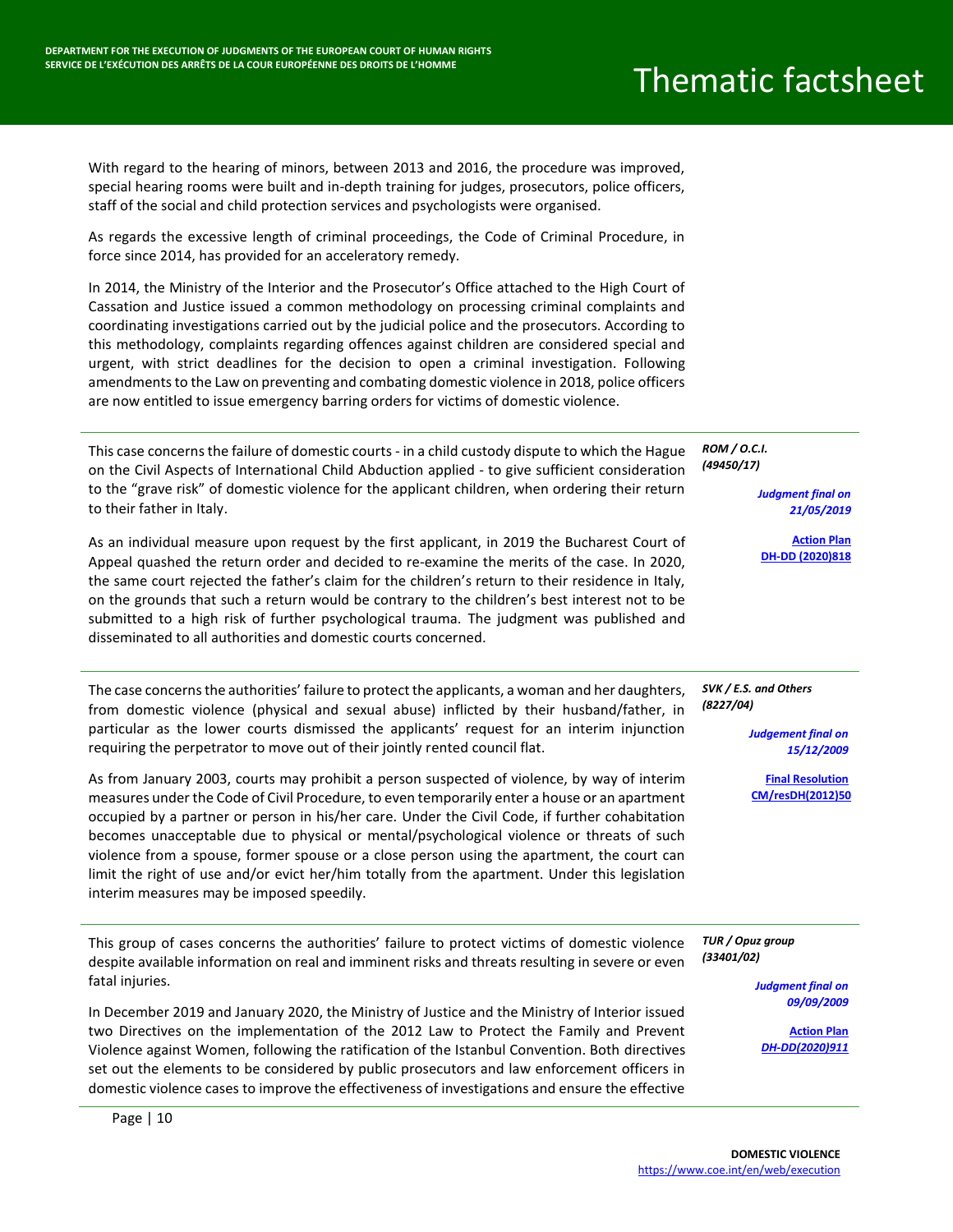implementation of protective measures. The Ministry of Justice set up special units within public prosecution offices with specialised staff for domestic violence cases. In 2020 and 2021, the Ministry of the Interior organised internal training on domestic violence for all law enforcement officers as well as conscripts.

Furthermore, in December 2019, the Council of Judges and Prosecutors designated specific courts to standardize the practice and implementation of protective and preventive injunctions. The Constitutional Court reformed its case-law on the State's positive obligations in domestic violence cases, e.g. concerning preventive imprisonment in cases of breach of restraining orders. In 2019 and 2020, the Court of Cassation also changed its case-law, quashing certain decisions in domestic violence cases on account of misclassification of the crime and consequent leniency of certain sentences. First instance courts no longer apply discretionary mitigation factors and/or suspend the pronouncement of sentences in many domestic violence cases. Family courts may order preventive imprisonment for three days in case of the perpetrator's failure to comply with protection orders. In the framework of the  $4<sup>th</sup>$  national action plan for combating violence against women (2021-2025) additional legislative measures are planned to ensure *ex officio* prosecution and effective, proportionate and dissuasive judicial sanctions for domestic violence.

Prevention and support measures currently available to victims include hiding/changing personal identity, establishing separate residences, providing health services, inserting family residence annotations into the Land Registry, and changing place of work. Preventive measures imposed on perpetrators include the seizure of legally-owned arms, participation in education/rehabilitation programmes, various types of restraining orders, application of technical monitoring methods and orders requiring payment of alimony. The number of preventive measures ordered increased immensely between 2016 and 2019, while either a decrease or no significant change is observed in the number of women who benefitted from protective measures. Statistical information on the number of protective and preventive measures issued between January 2016 and October 2020 was provided. In December 2020, the Committee of Ministers underlined that, despite positive developments, further efforts remain required.

On 20 March 2021, Turkey announced its withdrawal from the Istanbul Convention, effective from 1 July 2021. The Law on Protection of Family and Prevention of Violence Against Women which entered into force on 20 March 2021 remains in force.

The case concerns the unjustified discriminatory effect of certain housing benefit regulations in the social housing sector (informally known as "the bedroom tax") on a recognized victim of domestic violence in a special Sanctuary Scheme property. The Court noted that the regulation's aim to incentivise people to move was in conflict with the Sanctuary Scheme's goal of allowing victims of domestic violence to stay in their homes. In order to prevent similar violations, the relevant legislation was amended (entry into force in October 2021) to introduce an exemption for victims of domestic violence who are part of special Sanctuary Scheme from reduction in housing benefits. This exemption applies also to claimants who adjusted their home under the Sanctuary scheme, due to an individual in their household being subject to domestic violence.

*UK / J.D. and A. (32949/17 and 34614/17)*

> *Judgment final on 24/02/2020*

> > **[Action Report](https://hudoc.exec.coe.int/ENG?i=DH-DD(2022)9E) [DH-DD\(2022\)9](https://hudoc.exec.coe.int/ENG?i=DH-DD(2022)9E)**

This group of cases concerns mainly the authorities' failure to ensure that victims of domestic violence can live in their homes free from harassment and violent disturbance owing to the *UKR / Levchuk group*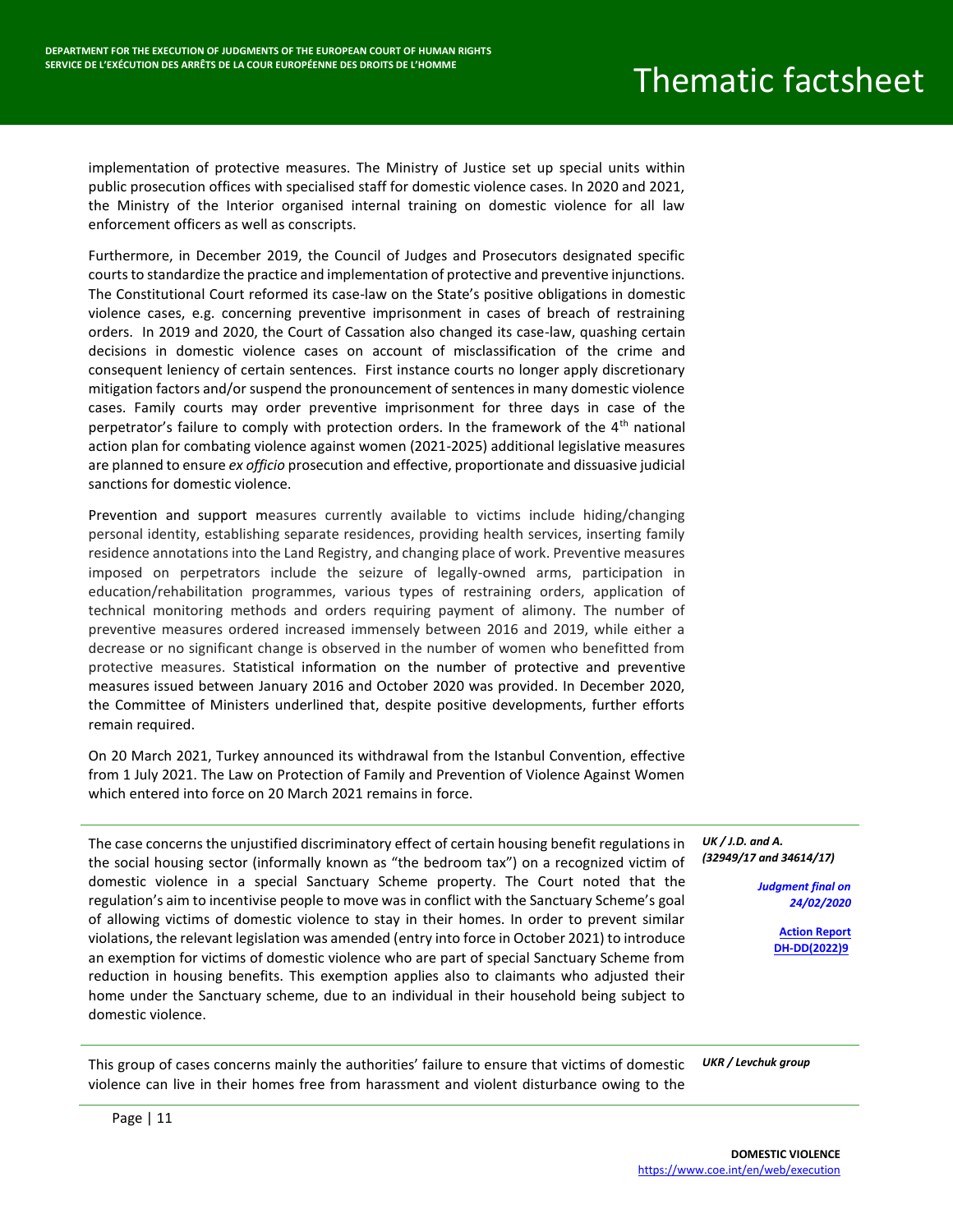failure by the domestic courts to strike a fair balance between the competing interests in the *(17496/19)* eviction proceedings.

*Judgment final 03/12/2020*

**[Action Plan](https://hudoc.exec.coe.int/ENG?i=DH-DD(2021)793E) [DH-DD\(2021\)793](https://hudoc.exec.coe.int/ENG?i=DH-DD(2021)793E)**

The 2018 Law against Domestic Violence introduced special measures to ensure that victims of domestic violence can safely remain in their homes, in particular: an urgent injunctive order issued by the police in case of imminent threat to life or health of victims may impose an obligation upon the perpetrator to vacate the victim's place of residence, even in the event the place of residence is shared or co-owned by the victim and the perpetrator; about 13,000 urgent injunctive orders were issued by police rapid response units in 2019/2020. A restraining order issued by courts may prohibit the perpetrator from staying at the place of residence shared with the victim.

The Code on Administrative Offences and the Criminal Code were amended in 2018 to introduce liability for several new offences related to domestic violence, notably, the failure to comply with an urgent injunctive order or a restraining order as well as committing acts of domestic violence (either administrative or criminal offence.

Judicial practice: In recent decisions with regard to situations of social tenancy, the Supreme Court clarified the application of the Housing Code and, most importantly, carried out the balancing exercise required under the *Levchuk* judgment, upheld the conclusions of lower courts and found that the interests of the victim of domestic violence who had been the sole owner of the flat prevailed over the cohabitating perpetrator's right to reside in the flat and thus evicted the latter.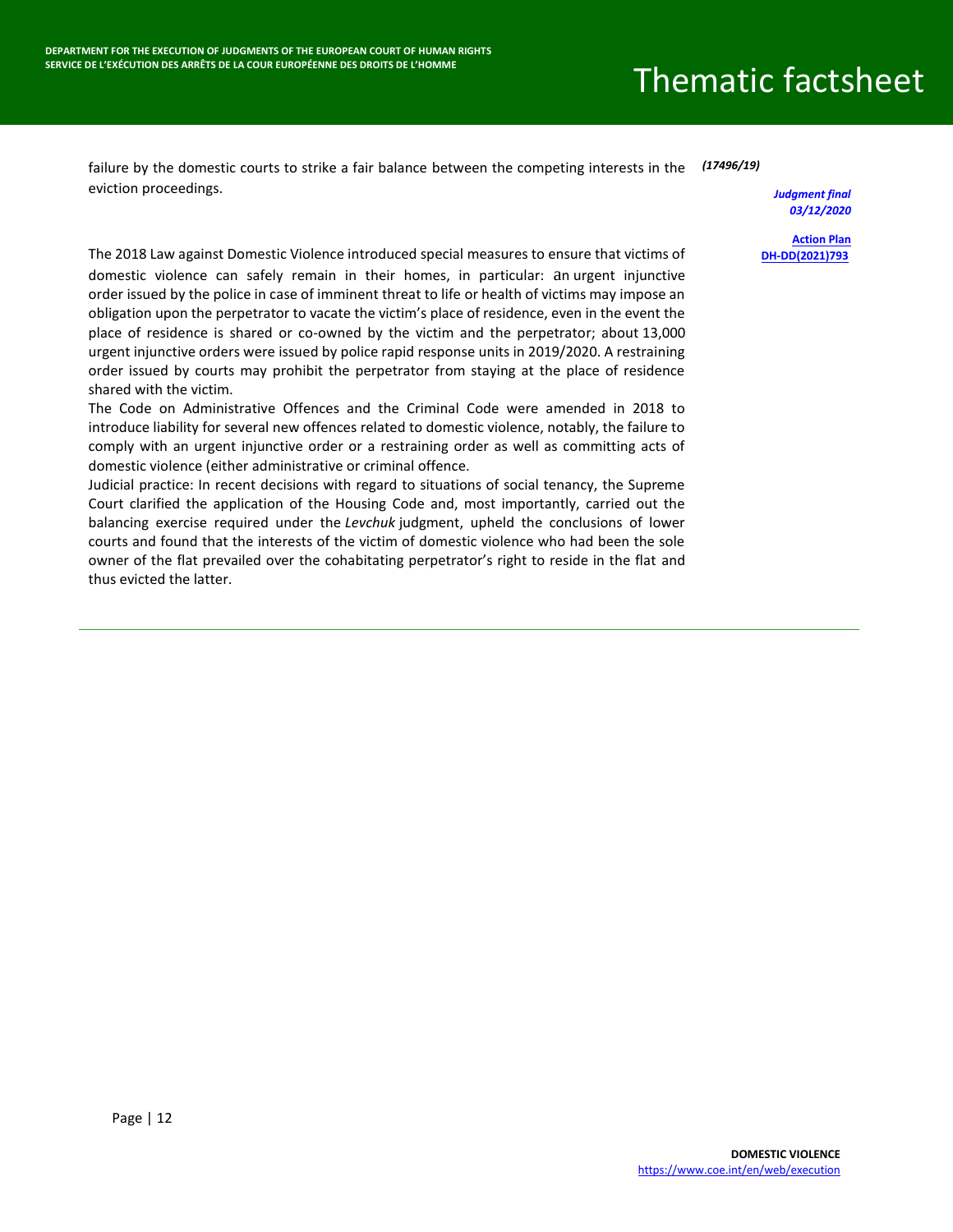#### <span id="page-13-0"></span>**3. MEASURES OF PREVENTION AND AWARENESS-RAISING**

#### *See case description in section II.* Regular annual awareness-raising activities on the subject are being organised by the Ministry of Health and Social Affairs, in close co-operation with other relevant ministries, civil society organisations and the international community. *ALB / Tershana (48756/14) Judgement final on 04/11/2020* **[Action Plan](https://hudoc.exec.coe.int/ENG?i=DH-DD(2021)746E) [DH-DD\(2021\)746](https://hudoc.exec.coe.int/ENG?i=DH-DD(2021)746E)** *See case description in section II.* In 2018, a Cooperation Agreement on Combating Violence among competent authorities was signed to set up national and regional teams for the organisation of multiple awareness-raising activities. Regular training workshops are organised for the police and for judges and prosecutors by, *inter alia,* the Judicial Academy. *CRO / A. (55164/08) Judgment final on 14/10/2008* **[Final Resolution](https://hudoc.exec.coe.int/ENG?i=001-206008)  [CM/ResDH\(2020\)226](https://hudoc.exec.coe.int/ENG?i=001-206008)**

#### *See case description in section II.*

Training seminars were conducted for judges and prosecutors by the National Institute of Justice on the subject of the present judgment. In 2017, the General Prosecutor's Office elaborated recommendations on the implementation of recent legislation on combating domestic violence, which was disseminated to prosecutors and the General Police Inspectorate. Awareness-raising and training activities for police officers were organised by the General Directorate of Public Security, in particular to improve their ability to identify cases of domestic violence. Moreover, a wide range of capacity-building events were organised, in cooperation with international and non-governmental organisations, for police officers, prosecutors, judges, legal professionals, social workers and members of multi-disciplinary teams throughout the country. Country-wide campaigns for the general public aimed at raising awareness. A video tutorial "What should you do if you are a victim of domestic violence?" has been produced in partnership with the General Police Inspectorate and distributed on social networks. In 2018, the Ministry of Internal Affairs approved a methodological Regulation on police intervention for the prevention and combating of domestic violence cases.

*Public awareness-raising*: In order to change the population's perception of domestic violence, regular awareness-raising campaigns were organised by governmental, e.g. the Ombudsman's Office, and non-governmental actors.

*See case description in section II.*

*MDA / Eremia (3564/11)*

> *Judgment final on 28/05/2013*

**[Final Resolution](https://hudoc.exec.coe.int/ENG?i=001-179890) [CM/ResDH\(2017\)425](https://hudoc.exec.coe.int/ENG?i=001-179890)**

*MDA / T.M. and C.M. (26608/11)*

> *Judgment final on 28/04/2014*

> > **[Action Report](https://hudoc.exec.coe.int/ENG?i=DH-DD(2021)312E) [DH-DD\(2021\)312](https://hudoc.exec.coe.int/ENG?i=DH-DD(2021)312E)**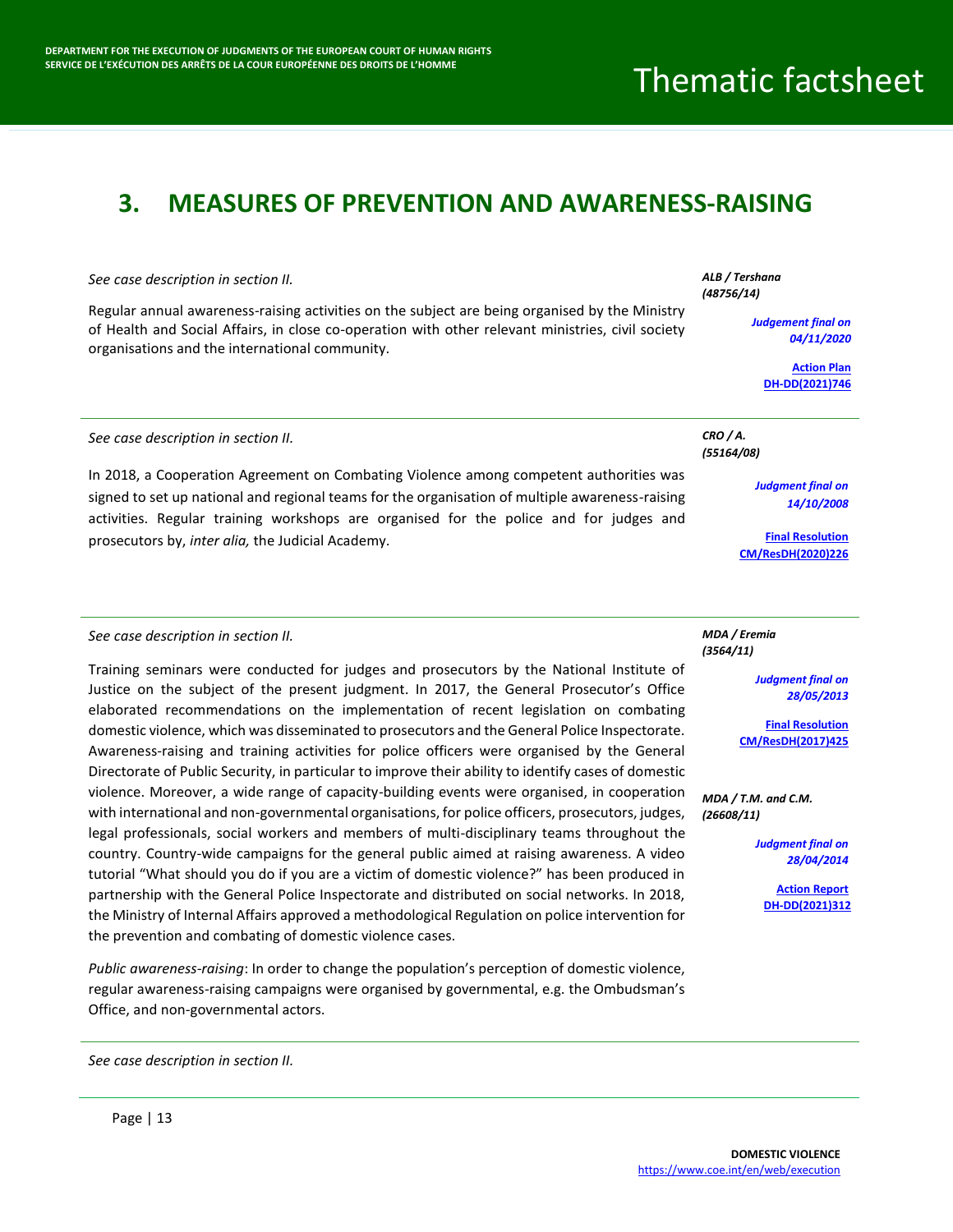As from 2018, initial and in-service training activities for police, judges and prosecutors on preventing domestic violence were organised by the General Prosecutor's Office and the Ministry of Interior. To address shortcomings in the handling of domestic violence cases (e.g. secondary victimisation, lack of adequate information to victims upon their first contact with the investigative authorities, length of proceedings), the General Prosecutor's Office instructed the prosecutor's offices to organise further training on gender-based and domestic violence and provide relevant information on their websites and premises. A project aimed at providing legal education in schools, including on preventing domestic violence is envisaged.

*ROM / Balsan group (49645/09)*

> *Judgment final on 23/08/2017*

> > **[Action Plan](https://hudoc.exec.coe.int/ENG?i=DH-DD(2020)567F)  [DH-DD\(2020\)567](https://hudoc.exec.coe.int/ENG?i=DH-DD(2020)567F)**

*See case description in section II.*

The Presidential Decree on the prevention of domestic violence of September 2020 provided for multiple organisational and awareness-raising measures, including the creation of a public hotline as well as shelters, centres and mobile teams for the socio-psychological assistance of victims of domestic violence.

*UKR / Levchuk group (17496/19)*

> *Judgment final on 03/12/2020*

**[Action Plan](https://hudoc.exec.coe.int/ENG?i=DH-DD(2021)793E) [DH-DD\(2021\)793](https://hudoc.exec.coe.int/ENG?i=DH-DD(2021)793E)**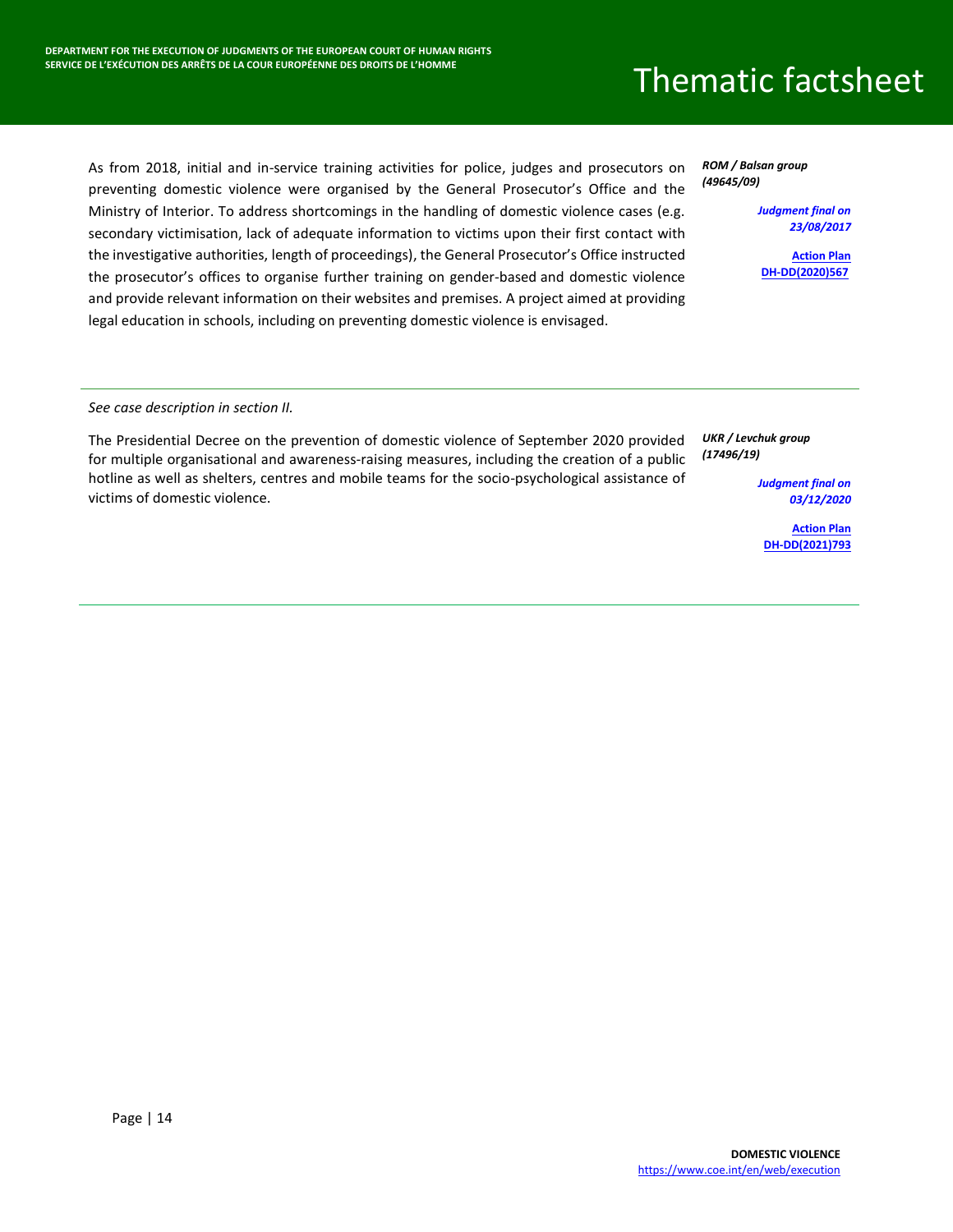### <span id="page-15-0"></span>**4. MONITORING AND DATA COLLECTION**

#### *See case description in section I.*

Data collection and tracking systems were strengthened as of 2014. Data collected between 2014 and 2020 show a constant increase in reported numbers of incidents and a decrease of 30 to 50 % in serious injuries and deaths in the family.

#### *ALB / Tershana (48756/14)*

*Judgement final on 04/11/2020*

> **[Action Plan](https://hudoc.exec.coe.int/ENG?i=DH-DD(2021)746E) [DH-DD\(2021\)746](https://hudoc.exec.coe.int/ENG?i=DH-DD(2021)746E)**

#### *See case description in section II.*

Statistical data show a decrease in misdemeanour proceedings for domestic violence over the last five years compared to an increase of criminal proceedings, underlining that the competent authorities (police, prosecutors, courts) have become more diligent in identifying severe acts of domestic violence and punishing the perpetrators.

#### *See case description in section I.*

Data provided in 2018 showed a significant increase in the reporting and recording of domestic violence cases and results in the application of newly introduced preventive and urgent protective measures. In 2018/2019, the National Institute of Statistics produced three analyses of gender-based violence and of the functioning of the anti-violence centres. The Group of Experts on Action against Violence against Women and Domestic Violence (GREVIO), which monitors the implementation of the Istanbul Convention by the state parties, offered a detailed assessment of the situation in Italy in its baseline evaluation report of 2020, finding some promising practices as well as a range of areas requiring further implementation.

#### *See case description in section II.* Between 2016 and 2018, the number of criminal and contravention convictions increased. The number of protection orders issued by the courts started to decrease in 2017 following the introduction of the possibility for the police to issue emergency restraining orders. *MDA / T.M. and C.M. (26608/11) Judgment final on 28/04/2014* **[Action Report](https://hudoc.exec.coe.int/ENG?i=DH-DD(2021)312E) [DH-DD\(2021\)312](https://hudoc.exec.coe.int/ENG?i=DH-DD(2021)312E)**

| See case description in section II.                                                                                                                                             | UKR / Levchuk group<br>(17496/19) |
|---------------------------------------------------------------------------------------------------------------------------------------------------------------------------------|-----------------------------------|
| A unified state register of cases of domestic violence and gender-based violence was<br>developed. Statistics on the number of registered criminal offences concerning domestic | <b>Judament final on</b>          |

Page | 15

*CRO / Branko Tomasic and Others group (46598/06)*

> *Judgment final on 15/01/2009*

**[Final Resolution](https://hudoc.exec.coe.int/ENG?i=001-206010) [CM/ResDH\(2020\)227](https://hudoc.exec.coe.int/ENG?i=001-206010)**

#### *ITA / Talpis (41237/14)*

*Judgment final on 18/09/2017*

> **[Action Report](https://hudoc.exec.coe.int/ENG?i=DH-DD(2020)630)  [DH-DD\(2020\)630](https://hudoc.exec.coe.int/ENG?i=DH-DD(2020)630)**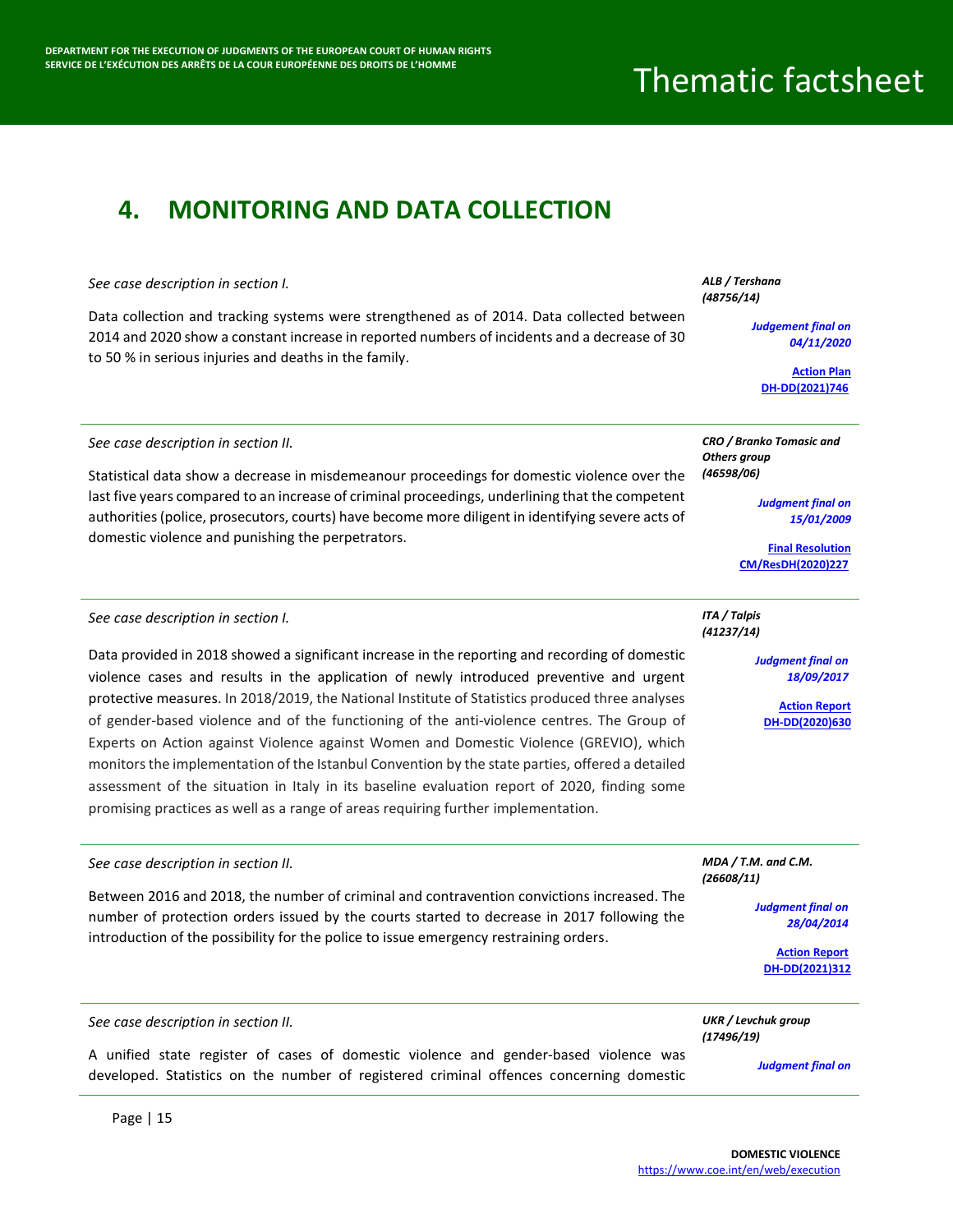| violence and the number of individuals prosecuted for this criminal offence in 2019 and 2020 | 03/12/2020         |
|----------------------------------------------------------------------------------------------|--------------------|
| are gradually being established.                                                             | <b>Action Plan</b> |

**[Action Plan](https://hudoc.exec.coe.int/ENG?i=DH-DD(2021)793E) [DH-DD\(2021\)793](https://hudoc.exec.coe.int/ENG?i=DH-DD(2021)793E)**